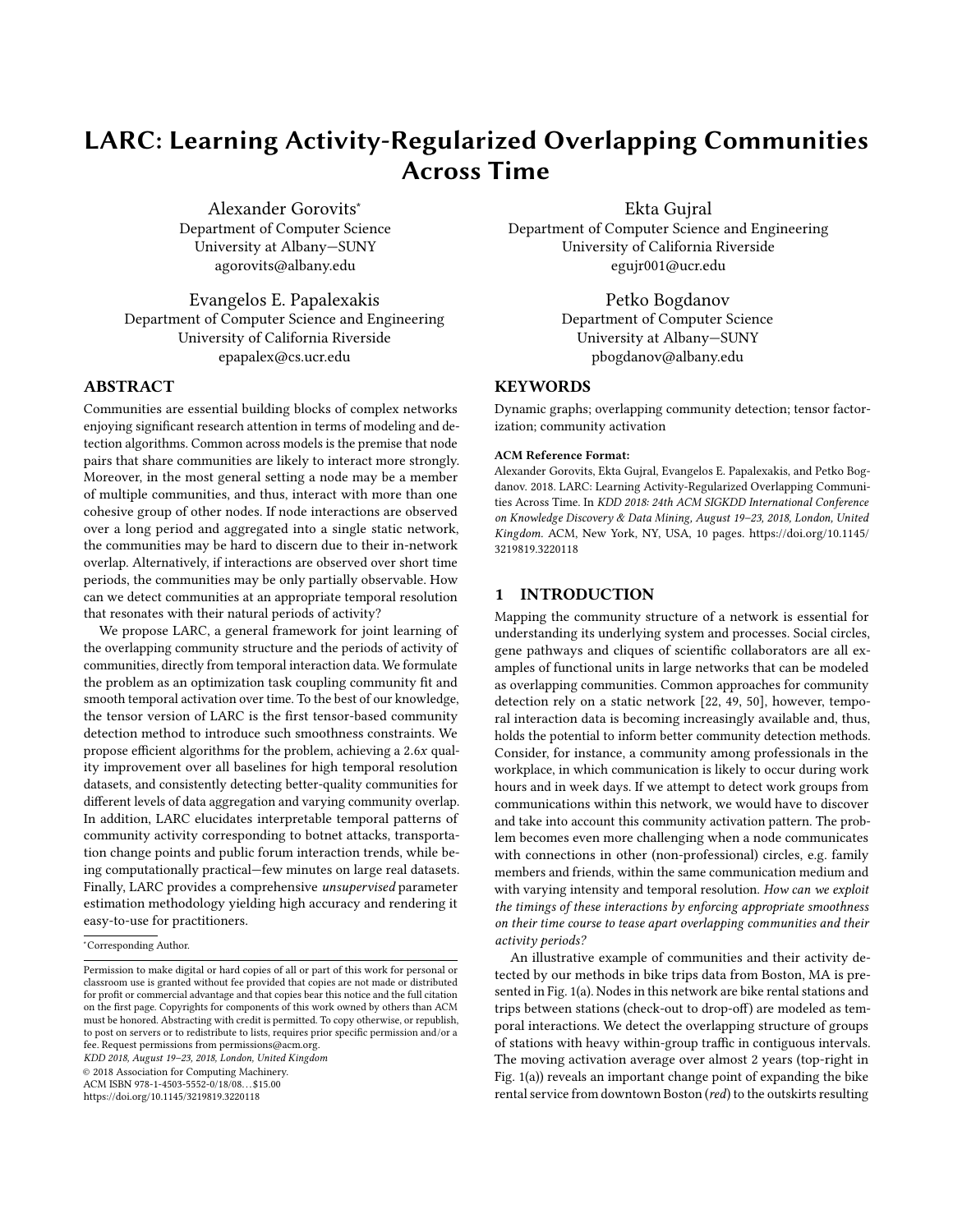<span id="page-1-0"></span>

<span id="page-1-1"></span>(a) Boston Bike Rides Communities (b) Quality with Temporal Spread

Figure 1: [\(a\)](#page-1-0) A visualization of 3 color-coded groups of bike rental stations in Boston that observe strong within-group traffic in contiguous intervals of time detected by our algorithm LARC. Beyond the overlapping community structure, we identify interpretable community activity profiles (visualized top-right) elucidating a timepoint of the service expansion as well as university break dips. [\(b\)](#page-1-1) LARC's quality in detecting ground truth (GT) communities is consistently and up to 2.6x superior to baselines (lower divergence (DIV) is better) when the temporal interactions are heterogeneously spread in time-simulating data sampled at high temporal resolution (V=200,T=100. . . 20k).

in two previously inactive communities: green-rides within downtown and popular new stations (Harvard and MIT); and blue-rides including the outskirts. Such an analytic tool can inform activityaware improvements by city planners as well as resource provisioning for the the bike rental service provider. Other real-world applications abound: resource provisioning in computer networks, botnet detection and activity analysis, and time-aware advertising within social network communities to name a few. Our methods are designed to handle the temporal activity heterogeneity, and thus consistently outperform baselines in detecting ground truth communities Fig.  $1(b)$  with an increasing gap (up to 2.6x) when community interaction events are spread randomly over increasing intervals (high temporal resolution).

Our goal in this paper difers from evolutionary clustering [\[7,](#page-8-0) [30\]](#page-9-4) where the objective is to study the long-term evolution (growth, splits, merges) of network clusters. Instead, we focus on the shortterm (repeated) activity within relatively stationary communities, a setting in which the interactions within the communities are much more common than changes in the overall community structure. Considering temporal information, however, is a knife that cuts both ways. If aggregated inadequately, temporal network data can reveal unrealistic patterns [\[13,](#page-8-1) [14,](#page-8-2) [17,](#page-9-5) [45\]](#page-9-6). Furthermore, the appropriate window for aggregation may not be uniform for the whole timeline [\[18\]](#page-9-7). Hence, in order to capitalize on temporal network information, it is important to jointly learn an appropriate temporal resolution of the data as well as the actual community structure. Community detection is notoriously hard under multiple popular measures including conductance [\[17\]](#page-9-5), modularity [\[19\]](#page-9-8) and ratio cut [\[47\]](#page-9-9). Allowing for overlap among communities makes the search space even larger [\[49\]](#page-9-2). Furthermore, employing the dynamic interaction behavior-our goal in this paper-adds yet another dimension to the already computationally challenging problem.

We propose a general framework for Learning Activity-Regularized Communities (LARC) which detects jointly the overlapping community structure and the activity periods of communities, directly from temporal network data. Our framework simultaneously optimizes community fit and activation profiles that are close to piece-wise constant functions, thus ensuring interpretability, resilience to noisy interactions, and temporal oversampling. To quantify community fit we consider both reconstruction and generative models and derive efficient solvers for the resulting optimization problems. In addition, we derive unsupervised solutions for automatic selection of the number of communities based on activation-aware core consistency diagnostic as well as for parameter learning based on the minimum description length (MDL) principle. Our solutions scale to large real-world instances and can be employed in a variety of applications.

Our contributions in this work are as follows:

• Novel Problem Formulation: We propose the novel problem of jointly learning the overlapping community structure and smooth activation profiles from dynamic interaction data.

• Flexible Optimization Framework: We develop a general framework LARC for the problem imposing fused lasso regularization on the activation profiles and demonstrate that it can be coupled with both generative and reconstruction models for community fit.

• Real-World Utility: Our extensive evaluation on synthetic and real-world data demonstrates LARC's 2.6x quality improvement over baselines in high temporal resolution, and superior quality with temporal aggregation and varying community overlap. LARC also reveals botnet attack activity and transportation change points. It remains practical–completes in minutes–for large datasets.

LARC's implementation, data generator and evaluation datasets are available at [http://www.cs.albany.edu/~petko/lab/code.html.](http://www.cs.albany.edu/~petko/lab/code.html)

## 2 BACKGROUND AND RELATED WORK

Static communities: Our work is different from static (overlapping) community detection [\[21,](#page-9-10) [22,](#page-9-1) [34,](#page-9-11) [49,](#page-9-2) [51\]](#page-9-12) in that we consider dynamic interactions to improve the quality and also provide an interpretable temporal activation profile for each community. Furthermore, our goal is complementary to static community detection approaches, as objective functions from the static setting can be generalized within our framework to the dynamic one. We demon-strate this for the affiliation generative model in [\[50\]](#page-9-3). In addition, we compare to static methods by aggregating the temporal interactions and demonstrate that utilizing the temporal information is advantageous for recovering ground truth communities.

Temporal communities: Various temporal subgraph detection methods have also been considered in the literature: communities [\[17,](#page-9-5) [25\]](#page-9-13), dense subgraphs [\[15,](#page-9-14) [24,](#page-9-15) [42,](#page-9-16) [43\]](#page-9-17), heavy-weight subgraphs [\[8,](#page-8-3) [37\]](#page-9-18) and persistent subgraphs [\[3,](#page-8-4) [36\]](#page-9-19). Many of these methods detect one subgraph over one "active interval" at a time, as opposed to recurring activation of multiple subgraphs [\[3,](#page-8-4) [8,](#page-8-3) [17,](#page-9-5) [36,](#page-9-19) [37\]](#page-9-18). These methods do not consider overlap, cannot ensure stable community membership if iteratively run to extract multiple communities, and are sensitive to the temporal resolution (aggregation) of the interaction data. Other methods enforce user-defined consistency by introducing parameters such as number of occurrences and time span [\[43\]](#page-9-17) or some notion of persistence (e.g. time-to-live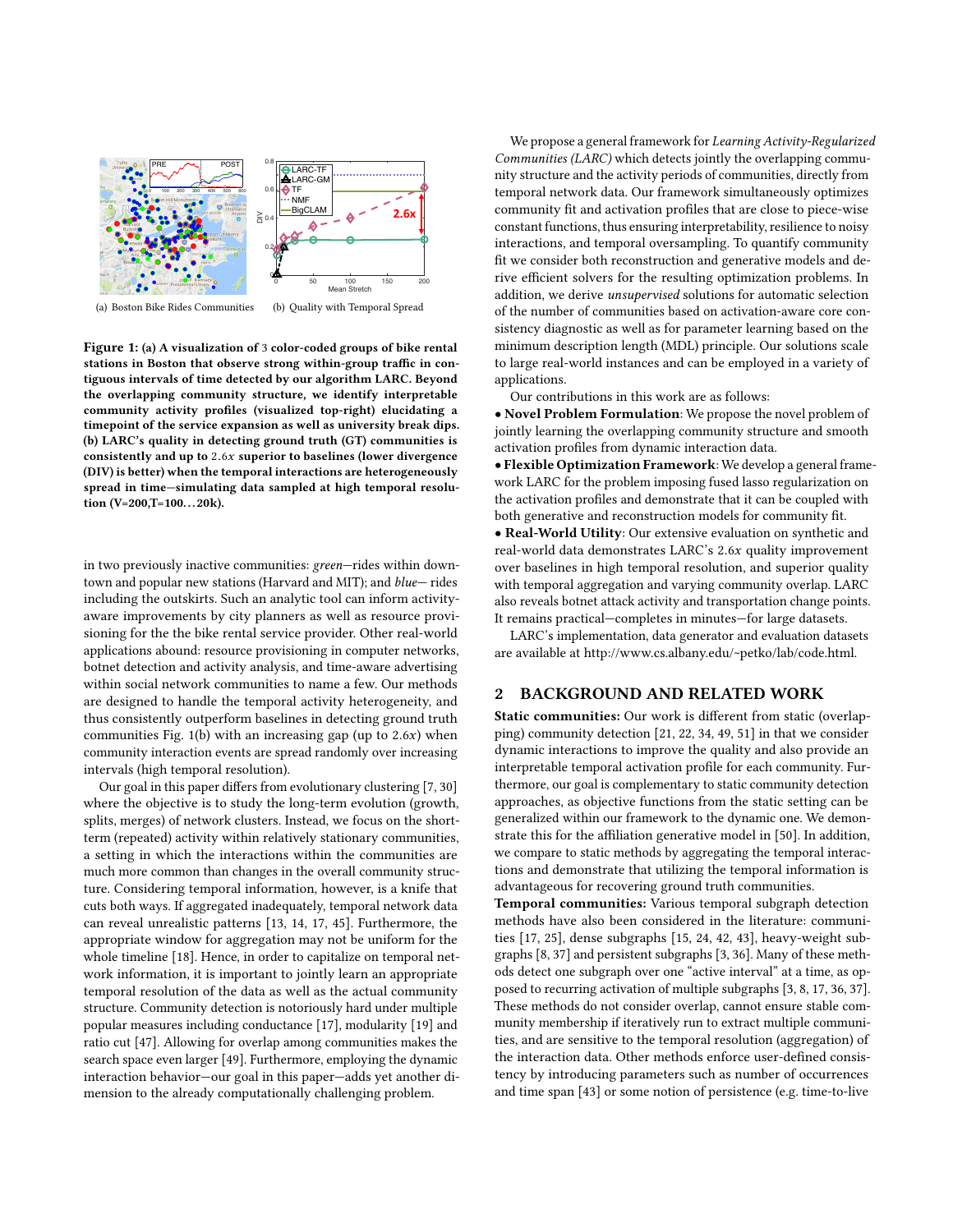interval) for interaction edges [\[3,](#page-8-4) [15,](#page-9-14) [24,](#page-9-15) [42\]](#page-9-16). Diferent from all the above, we detect multiple overlapping communities over time and let the data define the natural periods of activity which may vary with communities, application and across time. Finally, Gauvin et al. [\[25\]](#page-9-13) detect both overlapping and data-driven dynamics of communities using tensor factorization (TF), however, as we show in our evaluation, employing TF without activity regularization is sensitive to the temporal resolution, and thus, results in sub-par quality.

Evolving communities: The goal in evolutionary clustering [\[7,](#page-8-0) [30\]](#page-9-4) and evolving community and heavy subgraph detection [\[16,](#page-9-20) [38\]](#page-9-21) is diferent from ours as they characterize how community membership changes in the long term. Instead we focus on detecting the stationary overlapping community structure in a short time frame in which membership is relatively stable.

Tensor methods: Tensor factorization (TF) has also been employed to detect communities from temporal [\[4,](#page-8-5) [25,](#page-9-13) [35\]](#page-9-22) and multiview [\[27,](#page-9-23) [40\]](#page-9-24) network data.To the best of our knowledge, this is the first work that enforces temporal smoothness constraints in the factorization model, in order to uncover more accurate communities. We demonstrate how tensor-based reconstruction error can be used as a goodness-of-it metric in our framework and further extend tensor factorization approaches to handle our activity regularization objective. We compare LARC-TF experimentally with popular TF approaches, and demonstrate its superior performance.

#### 3 PROBLEM FORMULATION

We next formalize the problem of joint detection of communities and their activity profiles. We expect that, as time progresses, communities (i) exhibit relatively stationary membership and (ii) alternate between active (multiple internal interactions) and inactive states. Thus, interactions in time can be utilized to improve detection as communities will be more discernible at an appropriate temporal scale as opposed to in a fully-aggregated graph. We represent the observed symmetric interactions among a finite node set V,  $|V| = n$  over a finite interval of discrete time steps [1, T] as a 3-way tensor  $X \in \mathbb{R}_{\geq 0}^{n \times n \times T}$ , where each element is a value modeling the number of interactions between a pair of nodes at a given time. The tensor face of observed interactions at time  $t$  is denoted as  $X(t)$ and can be viewed as a weighted undirected network snapshot for that time. Let  $C \in \mathbb{R}_{\geq 0}^{n \times k}$  be a *community matrix* specifying the strength of affiliation of nodes to each of  $k$  communities. Let also  $A \in \mathbb{R}_{\geq 0}^{t \times k}$  be an *activation matrix*, modeling the activation profiles of communities over time. A high value of  $A_{tk}$  denotes high level of activity of community  $k$  at time  $t$ , i.e. many internal interactions.

Let  $J(X, C, A, k)$  be an error-of-fit function for k communities for given  $C$  and  $A$  matrices. Our goal is to minimize  $J$  while enforcing contiguous active and inactive periods for each community. To this end, we impose a smoothness regularization on the community activation profiles, i.e. the columns of  $A$ . In particular, we incorporate a fused lasso [\[46\]](#page-9-25) regularizer, which has been shown efective for piece-wise constant signal approximations [\[28\]](#page-9-26). In our setting we enforce shrinkage by an  $L_1$  penalty on the activation matrix  $A$ and total-variation denoising by an  $L_1$  penalty on the difference of consecutive values in A's columns. Formally, our regularization has the following matrix form:

$$
R(A) = \lambda_c ||A||_1 + \lambda_d ||DA||_1,\tag{1}
$$

where D is a row-wise difference matrix with  $D_{i,i} = -1, D_{i,i+1} = 1$ and 0 for all other elements, and  $\lambda_c$  and  $\lambda_d$  are regularization parameters controlling the importance of the regularization objectives.

Definition 3.1. Dynamic Overlapping Communities: Given a dataset  $\mathcal{X}$ , number of communities  $k$ ,  $\lambda_c$  and  $\lambda_d$ , solve:

$$
\min_{A,C} J(X, C, A, k) + R(A). \tag{2}
$$

The error fit function  $J$  can be instantiated based on different models reflecting how "good overlapping comunities" should manifest in terms of inter-node interactions. Next, we demonstrate two possible realizations for J based on (i) tensor factorization (TF) and (ii) a temporal extension of the affiliation generative model (GM).

## 3.1 Tensor factorization model (TF)

Since the observed interaction data  $X$  in our setting is a tensor, tensor factorization models are a natural fit for learning the communities  $C$  and temporal profiles  $A$  as corresponding tensor factors. We focus on CANDECOMP/PARAFAC [\[11\]](#page-8-6), which decomposes a tensor into a sum of rank-one tensors  $X \approx \sum_k c_k \circ c'_k \circ a_k$ , which we also denote in matrix form as  $\mathcal{X} \approx [\![ C, C', A ]\!]$ , where  $C'$ is equivalent to our community matrix  $C$  and  $A$  holds the temporal dimension factors corresponding to our activation matrix. Note that since temporal snapshots  $X(t)$  are symmetric matrices, solutions for community factor matrices will be equivalent  $C \approx C'$ , and thus. we further simplify the reconstruction notation to  $\mathcal{X} \approx [C, A]$ . PARAFAC minimizes the factorization reconstruction error for a fixed number of factors  $k$ , which we adopt as error-fit function:

$$
J_{TF}(\mathbf{X}, C, A, k) = ||\mathbf{X} - [[C, A]]||_F^2.
$$
 (3)

#### <span id="page-2-0"></span>3.2 Affiliation generative model in time (GM)

Probabilistic affiliation generative models (GM) [\[10,](#page-8-7) [32\]](#page-9-27) provide an alternative to reconstruction (TF) models. In static network GMs, nodes have affiliations to communities  $C$  which drive randomly observed connections among affiliated nodes [\[50\]](#page-9-3). Here, we extend this model to overlapping communities over time, arriving at an alternative error-of-fit function  $J_{GM}$ . Specifically, we define the probability of observing an edge  $(i, j)$  at time  $t$  due to community  $k$ as:  $P_k(i, j, t) = 1 - e^{-C_{ik}A_{tk}C_{jk}}$ . Note, that if the temporal profile of the community is fixed  $A_{ik} = 1$ , the likelihood of interaction reduces to that in the static affiliation model [\[50\]](#page-9-3). The temporal profile  $A$ acts as a selector enabling interactions when the community is active  $(A_{tk} > 0)$  and inhibiting them during periods of inactivity. The probability of interaction due to any community is then:

$$
P(i,j,t) = 1 - \prod_{k} (1 - P_k(i,j,t)) = 1 - e^{-C_i A(t) C_j^T}, \qquad (4)
$$

where  $A(t) = diag(A_{t:})$  is a diagonal matrix of community activation states at time t. Assuming independence of interactions, the conditional likelihood  $L(X|C, A)$  of observing  $X$  is then:

$$
L(\mathcal{X}|C,A) = \prod_{t} \prod_{\mathcal{X}(i,j,t)\neq 0} P(i,j,t) \prod_{\mathcal{X}(i,j,t)=0} [1 - P(i,j,t)]. \tag{5}
$$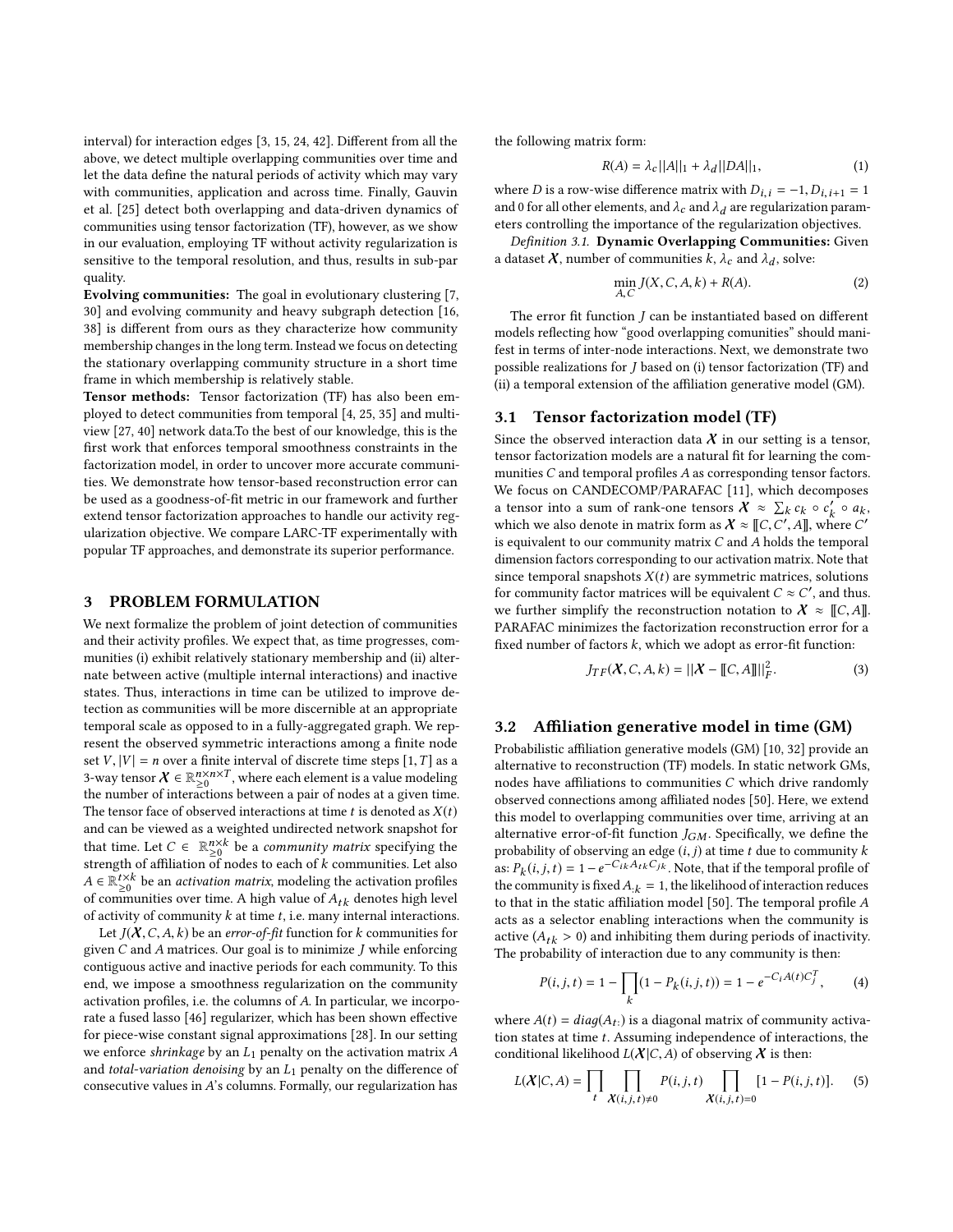Note that the basic probabilistic affiliation model, unlike the reconstruction model (TF), assumes binary data, i.e. interactions are either 1 or 0. To make it applicable to non-binary data, one can consider thresholding schemes. We define the GM error-of-fit function based on the log-likelihood  $LL(X|C, A)$  of observed interactions:

$$
J_{GM}(\boldsymbol{X},\boldsymbol{C},\boldsymbol{A},k) = -LL(\boldsymbol{X}|\boldsymbol{C},\boldsymbol{A}) =
$$
  

$$
-\sum_{t} \left[ \sum_{\boldsymbol{X}(i,j,t)=0} \log(1 - e^{-C_i \boldsymbol{A}(t) \boldsymbol{C}_j^T}) - \sum_{\boldsymbol{X}(i,j,t)\neq 0} C_i \boldsymbol{A}(t) \boldsymbol{C}_j^T \right].
$$

# 4 ALGORITHMS

In this section, we propose solvers that minimize the two objectives corresponding to the error-of-fit functions  $J_{TF}$  and  $J_{GM}$  combined with the same fused lasso regularization term  $R(A)$ . As we demonstrate experimentally, both models show comparable quality in recovering ground truth communities that is superior to baselines due to their shared regularization approach which explicitly models smooth active/inactive community behavior. We further derive estimators for (i) the optimal number of communities  $k$  and (ii) the regularization parameters  $\lambda_c$  and  $\lambda_d$ .

## 4.1 Regularized Tensor Factorization LARC-TF

The objective for our reconstruction model is as follows:

<span id="page-3-0"></span>
$$
\min_{C,A} ||X - [[C,A]]||_F^2 + \lambda_c ||A||_1 + \lambda_d ||DA||_1.
$$
 (6)

It can be viewed as a regularized tensor factorization problem in which we have imposed a fused lasso penalty  $R(A)$  to enforce piecewise-constant and sparse solution for the time path  $A_{:i}$  of each community. Furthermore, in our solutions for Eq. [6](#page-3-0) we seek to obtain non-negative factors  $C$  and  $A$  as they model affiliation and temporal activation respectively, thus ensuring interpretability within our problem. We extend a commonly-used non-negative factor method for solving the PARAFAC problem, namely alternating least squares (ALS) with non-negative factors [\[11\]](#page-8-6). An ALS solution for PARAFAC keeps two factors fixed, and takes advantage of the convexity and existence of a closed-form analytical solution for the third. Iterative updates for any factor  $U_1$ , assuming the remaining two  $U_2$  and  $U_3$  are fixed, have the following form:

$$
U_1 \leftarrow \arg\min_{U} ||X_{(1)} - (U_3 \odot U_2)U||_F^2, \tag{7}
$$

where  $X_{(1)}$  is the tensor unfolding on the updated dimension, the factors  $U_i$  correspond to our community  $C$  or activation  $A$  matrices, and ⊙ is the Khatri-Rao product [\[29\]](#page-9-28). We cannot use this framework directly as we need to incorporate the fused lasso regularization  $R(A)$ . Our formulation, however, retains some of the advantageous properties allowing an ALS-like solution, namely simplicity of updates and convexity.

To solve the updates efficiently, we adopt the Alternating Direction Method of Multipliers (ADMM) which has recently been employed in a number of high-dimensional large-scale problems for efficiently utilizing batch updates typically occurring in ALS [\[9\]](#page-8-8). In particular, we devise an Alternating Optimization ADMM (AOADMM) which combines the alternating least squares and the ADMM framework [\[29\]](#page-9-28). Intuitively, the main idea is to divide the problem into simpler-to-update blocks before reconciling these partial solutions.

## <span id="page-3-3"></span>Algorithm 1 LARC-TF

|     | <b>Require:</b> Tensor $\mathcal X$ , number of factors $k$ , regularization parameters $\lambda_c$ , $\lambda_d$ |                         |
|-----|-------------------------------------------------------------------------------------------------------------------|-------------------------|
|     | <b>Ensure:</b> Community $C \approx C'$ and activation A matrices.                                                |                         |
|     | 1: Initialize $C, C', A$ randomly                                                                                 |                         |
|     | 2: Initialize residual matrices $R_C$ , $R_{C'}$ , $R_A$ to 0                                                     |                         |
|     | 3: while The factors $C, C', A$ have not converged do                                                             |                         |
| 4:  | for Each factor H in $\{C, C', A\}$ do                                                                            |                         |
| 5:  | Let $R_H$ and $dim(H)$ be the residual and tensor dimension of factor H                                           |                         |
| 6:  | Let $H_1$ and $H_2$ be the other two fixed factors                                                                |                         |
| 7:  | $H \leftarrow H1 \odot H2$                                                                                        |                         |
| 8:  | $\rho \leftarrow tr(\check{H}^T \check{H})$                                                                       |                         |
| 9:  | $L \leftarrow$ Lower Cholesky decomposition of $(\check{H}^T \check{H} + \rho I)$                                 |                         |
| 10: | $F = \text{MTTKRP}(\boldsymbol{X}, \tilde{H}, \dim(H))$                                                           |                         |
| 11: | while Not converged do                                                                                            |                         |
| 12: | $\tilde{H} \leftarrow (L^T)^{-1}L^{-1}(F + \rho(H + R_H))$                                                        | ⊳ Optimized Eq. 9       |
| 13: | $H \leftarrow proxOpp(H, H, R_H, \rho, dim(H))$                                                                   |                         |
| 14: | $R_H \leftarrow R_H + H - \tilde{H}^T$                                                                            | $\triangleright$ Eq. 11 |
| 15: | end while                                                                                                         |                         |
| 16: | end for                                                                                                           |                         |
|     | 17: end while                                                                                                     |                         |
|     | 18: return $C, C', A$                                                                                             |                         |

We enforce a non-negativity constraint on the updates of both community factors  $C, C'$  and design a custom update for the activation factor A that handles the fused lasso penalty and also enforces nonnegativity. The objective in our ADMM update for A is to solve the following convex sub-problem (adding  $R(A)$  maintains convexity):

$$
\min_{A, \tilde{A}} ||X_{(3)} - \tilde{C}\tilde{A}||_F^2 + \lambda_c ||A||_1 + \lambda_d ||DA||_1 \text{ s.t. } A = \tilde{A}^T, A \ge 0, \quad (8)
$$

where  $X_{(3)}$  is the tensor unfolding on the third temporal dimension,  $\check{C}=C'\odot C$  is the Khatri-Rao product of the community factors and  $\tilde{A}$ is an auxiliary ADMM variable used to update A. The minimization can be solved by iterating over the following update sequence:

<span id="page-3-1"></span>
$$
\tilde{A} \leftarrow (\check{C}^T \check{C} + \rho I)^{-1} (\check{C}^T X_{(3)} + \rho (A + R_A)^T)
$$
\n(9)

<span id="page-3-4"></span>
$$
A \leftarrow \arg\min_{A} \lambda_c ||A||_1 + \lambda_d ||DA||_1 + \rho/2||R_A + A - \tilde{A}^T||_F^2 \quad (10)
$$

<span id="page-3-2"></span>
$$
R_A \leftarrow R_A + A - \tilde{A}^T,\tag{11}
$$

where  $\rho = tr(\check{C}^T \check{C})$  is the trace of the Khatri-Rao product of the community factors and its transpose and  $R_A$  is a running residual matrix for factor A. The first "fit" update (Eq. [9\)](#page-3-1) and third "residual" update (Eq. [11\)](#page-3-2) are common for all factors (i.e.  $C$  and  $C'$  as well as A) and there exist fast solutions for them based on Lower Cholesky decomposition and Matricized Tensor Times Khatri-Rao Product (MTTKRP) in non-regularized ADMM methods [\[29\]](#page-9-28) detailed further in the Alg. [1.](#page-3-3) The second "regularization update" (Eq. [10\)](#page-3-4) is also referred to as the *proximity operator* (*proxOpp*) of the trace-scaled regularization function  $1/\rho R(A)$ . While it involves minimization of a convex function of A, there is no closed-form analytic solution for it, so we employ coordinate descent with a non-negativity constraint for this step.

Algorithm [1](#page-3-3) shows the steps of our AOADMM approach LARC-TF for fused lasso tensor factorization. After initialization of the factors and their corresponding residual matrices (Steps 1,2), we iteratively update the factors one at a time while keeping the other two fixed (Steps 3-17) until convergence. In the ADMM update step for each factor  $H$  (Steps 4-16) we first pre-compute several matrices and scalars that let us speed up the fit update from Eq. [9.](#page-3-1) Namely, the Khatri-Rao product of the fixed factors  $\check{H}$  (Step 7); the trace  $\rho$ (Step 8); a lower Cholesky decomposition of the first inverted matrix  $(\check{H}^T \check{H} + \rho I)$  of Eq. [9](#page-3-1) (Step 9), and the MTTKRP (Step 10). Note, that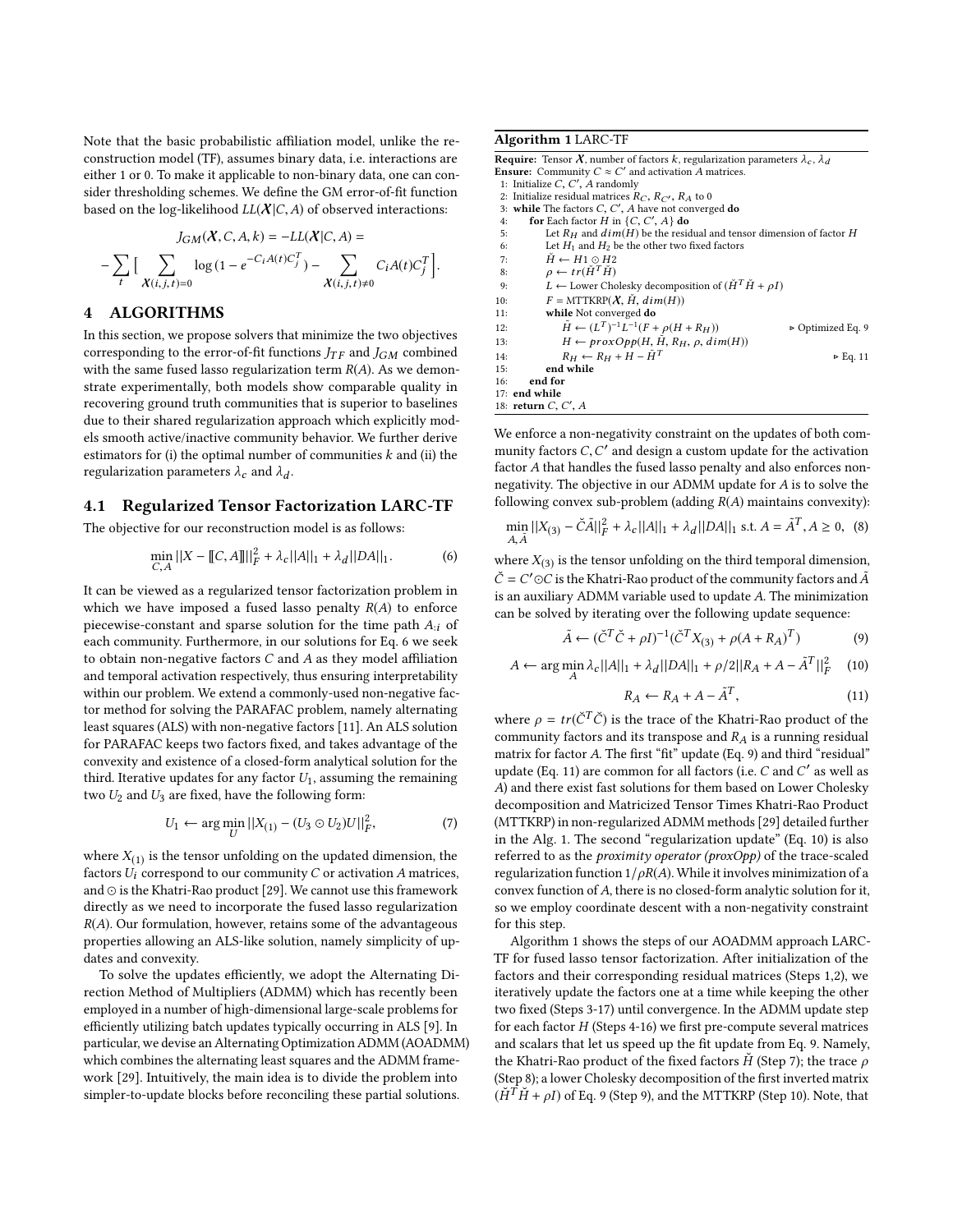all the above are constant during the repeated updates of  $H, \tilde{H}, R_H,$ and thus precomputing them only once saves time. In the updates of H (Step 13) we employ the appropriate proximity operator for each factor. For factors C, C', since we enforce non-negativity the proximity operator simply replaces negative elements with 0, i.e. element-wise  $max(H, 0)$ . If the update is for the activity factor A, however, we need to solve the minimization problem in Eq. [10.](#page-3-4) To this end, we perform a coordinate descent with line search to determine an appropriate learning rate  $\beta$ , where the main update is along the gradients for each timestep:

$$
\partial/\partial A_t = \lambda_c \mathbf{1} + \lambda_d (sgn(A_t - A_{t-1}) - sgn(A_{t+1} - A_t))
$$
  
+  $\rho(R_A + A_t - \tilde{A}_t)$ ,

where  $A_t$  is a short hand for the t-th row of A, and  $sgn()$  is the element-wise sign function setting elements to {+1, −1} depending on their sign. Non-negative projection, similar to those for C and C ′ , is also applied at the end of the gradient descent for A.

The gradient descent in Step 13 has the highest computational footprint, being nested in two convergence loops and further depending on T to ensure smoothness of A's columns. However, all operations preserve sparsity and, thus, are expected to scale almost linearly with the sizes of the input. Additionally, allowing a fixed update size instead of a full line search results in significant speedup at minimal quality expense. Our experimental evaluation reveals that with increasing  $T$  the number of iterations for  $A$ 's convergence grows slightly, however, the overall running time remains practical for our largest instances.

## 4.2 Affiliation Model Solver LARC-GM

To minimize the objective  $f_{GM} = J_{GM}(X, A, C, k) + R(A)$ , we consider block coordinate descent methods. The gradient with respect to a community membership vector  $C_i$  is:

$$
\frac{\partial f_{GM}}{\partial C_i} = \sum_t \Big( \sum_{\mathcal{X}(i,j,t)=1} C_j A(t) \frac{e^{-C_i A(t) C_j^T}}{1 - e^{C_i A(t) C_j^T}} - \sum_{\mathcal{X}(i,j,t)=0} C_j A(t) \Big).
$$

Similarly, differentiating with respect to  $A_{tk}$ , we get:

$$
\frac{\partial f_{GM}}{\partial A_{tk}} = \sum_{\chi(i,j,t)=1} \frac{C_{ik}C_{jk}e^{-C_{i}A(t)C_{j}^{T}}}{1 - e^{-C_{i}A(t)C_{j}^{T}}} - \sum_{\chi(i,j,t)=0} C_{ik}C_{jk}
$$

$$
-\lambda_{s} - \lambda_{d}(sgn(A_{tk} - A_{(t+1)k}) - sgn(A_{(t+1)k} - A_{tk})),
$$

which can be combined into a single update for the block  $A_{t,:}$  Direct coordinate or gradient descent will not scale for large instances  $\mathcal{X}$ , hence we seek to scale our solutions by avoiding re-computation of the full gradient. Particularly, similar to the static network affiliation model solutions [\[50\]](#page-9-3), only a small number of elements are updated in the unobserved edges component. Hence, one can re-write the no-edge portion of the update as:

$$
\sum_{i,j,t=0} C_j A(t) = \sum_j C_j A(t) - C_i A(t) - \sum_{j \in N_i^t} C_j A(t),
$$
 (12)

where  $N_i^t$  is the set of neighbors of *i* (i.e. nodes with which *i* interacted) at time  $t.$  We can thus, compute and store  $\sum_j A(t) C_j$  at each iteration (over all i), leading to faster updates of  $C_i$  over the much smaller set of neighbors. A similar approach can be adopted to speed up A's gradient as well. First, we notice that we can update

<span id="page-4-0"></span>Algorithm 2 LARC-CCD: Detect  $k^*$  with Time-Warped CCD

**Require:** Tensor  $\mathcal{X}$ , factorization  $[C, C', A]$  produced by LARC **Ensure:** Activity-aware optimal  $k$ 1:  $[U, \Sigma, V] \leftarrow SVD(A)$ 2: for r=1: k do 3:  $\Pi_r = U(:, 1:r) * U(:, 1:r)^T$ 4:  $X_r = X \times_3 \Pi_r$ <br>5:  $A_r = \Pi_r * A$  $A_r = \Pi_r * A$ 6:  $c(r) = \text{efficient\_corcondia}(\mathbf{\mathcal{X}}_r, C, C', A_r, \mathbf{1}_k)$ 7: end for 8:  $k^*$  = AutoTen(max(c))

9: return  $k^*$ 

either entire faces (fixed t) or communities (fixed  $k$ ) at a time. In the first case, the  $\sum_{i,j\notin X(t)} C_{ik}C_{jk}$  term can be similarly decomposed by storing  $\sum_j C_j \hat{k}$  in vector form for all  $k$ , as  $C_{\Sigma} = \sum_j C_j$ . We can then iterate over  $i$  (instead of  $i, j$ ) and compute:

$$
\frac{\partial f_{GM}}{\partial A(t)} = -\lambda_s I - \lambda_d * (sgn(A(t) - A(t-1)) - sgn(A(t+1) - A(t)))
$$
  
+diag $\Big( \sum_i \big( \sum_{j \in N_i^t} \frac{C_i \circ C_j e^{-C_i A(t) C_j}}{1 - e^{-c_i A(t) C_j}} - C_i \odot (C_{\Sigma} - C_i - \sum_{j \in N_i^t} C_j) \big) \Big),$ 

where ∘ denotes the Hadamard (element-wise) product of the two matrix rows, and  $diag()$  is the diagonal matrix of the argument vector. LARC-GM then iterates between coordinate descent steps on for C and A using also a line search for an appropriate learning rate. The update optimizations in LARC-GM increase its speed compared to direct coordinate descent significantly, however, as we show experimentally LARC-TF scales much better than than LARC-GM, while they both produce better quality communities compared to baselines.

#### <span id="page-4-1"></span>4.3 Learning the number of communities  $k$

An important question when analyzing a new dataset is how to set k. We extend TF consistency approaches to our activity regularized objectives and develop a method LARC-CCD for selecting  $k$  which outperforms regularization-oblivious alternatives. Finding the rank of a tensor is a NP-hard problem, however, there exist heuristic models such as the Core Consistency Diagnostic (CCD) algorithm [\[12,](#page-8-9) [41\]](#page-9-29). Given a tensor  $X$  and its PARAFAC factorization  $[C, C', A]$ , CCD provides a number indicative of the factorization quality, thus allowing for selection of maximum number of good-quality communities [\[39\]](#page-9-30). In our case, however, using CCD as a black-box may lead to bad estimates of  $k$  as our solution's factorization  $[C, C', A]$ is a product of an activity smoothness regularization, which as we demonstrate experimentally, is diferent from no-regularization PARAFAC factorization.

In order to make CCD amenable to our regularization, we need to "compress" the temporal mode of the tensor in a way that respects the temporal smoothness discovered by LARC. If A yields very smooth latent factors, we aim to compress the temporal mode accordingly, so that we adjust the tensor to that smoothness. The key to that compression is the row space of the activity matrix A: if there exists a subspace of that row space which, when we project both the tensor and matrix A, yields a higher core consistency than simply using the computed factors and the uncompressed tensor, we choose that subspace to generate the core consistency that characterizes the quality of our solution.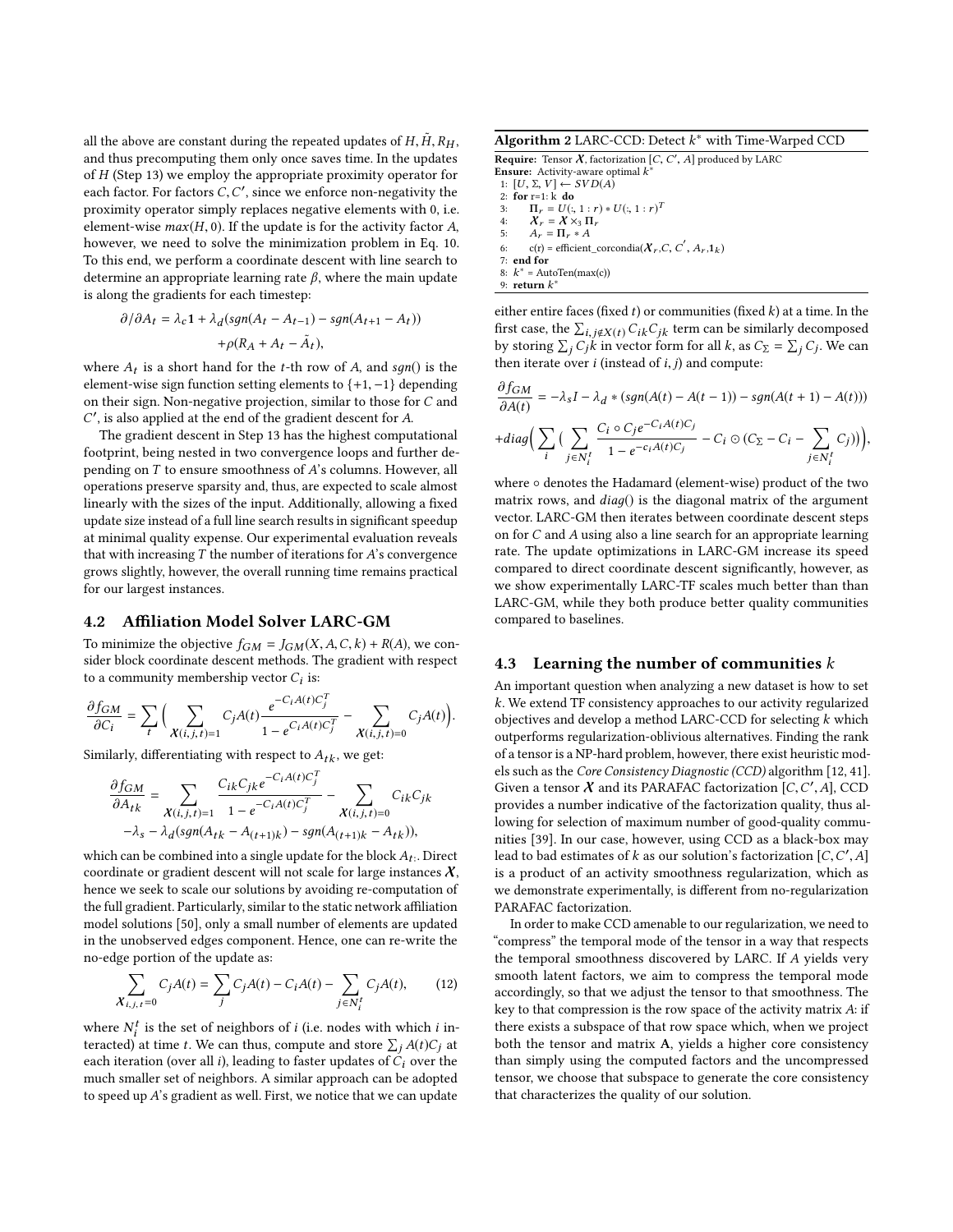<span id="page-5-0"></span>

|                   | <b>Statistics</b> |     |      |    | k % Deviation   |             | <b>LARC-TF</b> |      | TF [25] |                          |            | <b>NMF</b> [33] |                          |                          | BigCLAM [50] |                          |            |      |
|-------------------|-------------------|-----|------|----|-----------------|-------------|----------------|------|---------|--------------------------|------------|-----------------|--------------------------|--------------------------|--------------|--------------------------|------------|------|
| <b>Dataset</b>    | V                 |     | nnz  |    | <b>LARC-CCD</b> | AutoTen[39] | DIV            | NMI  | time    | DIV                      | <b>NMI</b> | time            | DI۱                      | NMI                      | time         | DI۱                      | <b>NMI</b> | time |
| Synthetic         | 200               | 20k | 61k  |    | 32%             | 71%         | 0.24           |      | 62      | 0.61                     | 0.24       |                 | 0.72                     | 0.13                     |              | 0.58                     | 0.09       |      |
| Football          | 115               | 2k  | 17 k | 12 | 13%             | 42%         | 0.08           | 0.91 | 38      | 0.14                     | 0.77       | 28              | 0.64                     | 0.1                      |              | $\bf{0}$                 |            |      |
| Reality Min.      | 94                | 8k  | 0.1m |    | 12%             | 56%         | 0.62           | 0.03 | 30      | 0.66                     | 0.03       | 6               | 0.66                     | 0.03                     |              | 0.80                     | 0.08       |      |
| Reddit-sports     | 120k              | 267 | .1m  |    | 27%             | 57%         | 0.53           | 0.27 | 57      | 0.62                     | 0.11       | 4 <sub>1</sub>  | 0.67                     | 0.19                     | 131          | .90                      | 0.02       | 40   |
| Reddit-news       | 140k              | 267 | 0.7m |    | 21%             | 40%         | 0.35           | 0.26 |         | 0.36                     | 0.21       | 10              | 0.48                     | 0.22                     | 54           | 0.77                     | 0.14       | 16   |
| <b>Bike Rides</b> | 145               | 628 | 0.8m |    | $11\%*$         | $45%$ *     |                |      | 14      | $\overline{\phantom{0}}$ |            | 14              | $\sim$                   | $\overline{\phantom{0}}$ |              | $\overline{\phantom{0}}$ | -          |      |
| Botnet            | 20k               | 6k  | 0.5m |    | $20\%*$         | $20\%*$     |                |      | 10      | $\overline{\phantom{a}}$ |            |                 | $\overline{\phantom{a}}$ | ۰                        |              | $\overline{\phantom{0}}$ |            |      |

Table 1: Dataset statistics (cols 1-5) and success in the estimation of k in datasets with ground truth (GT) communities (cols 6-7). Comparison of quality (DIV and NMI) and running time in seconds for all competing methods and datasets (cols 8-19). Note that, due to the lack of GT communities in the Bike Rides and Botnet datasets, only running time and variance in the estimation of  $k$  is reported.

Algorithm [2](#page-4-0) summarizes our method for learning k called LARC-CCD. Given  $X$  and a candidate decomposition  $[C, C', A]$ , we first compute the the Singular Value Decomposition (SVD) of  $A = U \Sigma V^T$  , where  $U$  is a basis for  $A$ 's row space. Then we quantify the activityaware CCD  $c(r)$  for all  $r \leq k$  (Steps 2-8) and maintain the r that maximizes  $c(r)$ . For each r we create a projector matrix  $\Pi_r$  for the subspace defined by the dominant  $r$  singular values of  $A$ . We use  $\Pi_r$  to compress the tensor X by taking its 3-mode product  $\times_3$  with  $\Pi_r$  (Step 4). The *n*-mode product multiplies a tensor and a matrix that match on the n-th mode of the tensor, in the same fashion as matrix-matrix multiplication. We similarly compress  $A$  to obtain  $A_r$ (Step 5) and compute the core consistency of  $\mathcal{X}_r$  using [C, C', A<sub>r</sub>], employing efficient\_corcondia [\[41\]](#page-9-29) (Step 7). The highest core consistency value  $c(r)$  is supplied to AutoTen [\[39\]](#page-9-30) which estimates the rank  $k^*$ , which reveals the number of communities in the data (Step 9). While the optimal  $k$  detection is tensor-oriented, one can easily adopt it for GM and other error-of-fit models, relying on a fixed natural number of communities in the data.

## 4.4 Learning  $\lambda_c$  and  $\lambda_d$  using MDL

The regularization parameters  $\lambda_c, \lambda_d$  control the relative importance of the fused lasso regularization in our objective functions. Thus, it is important to set them appropriately to balance the contributions of J and R(A). We propose to set  $\lambda_c$  and  $\lambda_d$  based on the Minimum Description Length (MDL), where we aim to minimize the number of bits needed to encode errors due to the fit and the number of "switches" between active and inactive community states in A. Intuitively, the higher the deviation of each element of  $\mathcal{X}(i, j, t)$  from its reconstruction, the more bits are needed to encode this error in a lossless compression employing the characterization.

For the case of LARC-TF, we formalize the average bits to encode the the error of reconstruction as:

$$
B_{TF}^{\{\lambda_c,\lambda_d\}} = -\log\left(||\mathbf{X} - \mathbf{X}_{\{\lambda_c,\lambda_d\}}||_F^2\right) / |\mathbf{X}|,\tag{13}
$$

where  $\mathcal{X}_{\{\lambda_c,\lambda_d\}}$  is the reconstruction obtained by employing LARC-TF with parameters set to  $\lambda_c$  and  $\lambda_d$ , and  $|X|$  is the number of elements of the tensor. Similarly we deine the average bits to encode error due to LARC-GM as:

$$
B_{GM}^{\{\lambda_c,\lambda_d\}} = -\log\big(\sum_{i,j,t}[X(i,j,t) - P_{\{\lambda_c,\lambda_d\}}(i,j,t)]^2\big)/|X|, \quad (14)
$$

where  $P_{\{\lambda_c,\lambda_d\}}(i,j,t)$  is the probability of observing an edge according to the model learned by LARC-GM using  $\lambda_c$  and  $\lambda_d$ .

The second part of our MDL encoding is the number of "switches" between active and inactive community states which we quantify as  $\Delta^{\{\lambda_c,\lambda_d\}} = -\log(||DA_{\{\lambda_c,\lambda_d\}}||_F^2)/|A_{\{\lambda_c,\lambda_d\}}|$ , where  $A_{\{\lambda_c,\lambda_d\}}$ 

is the community activation matrix learned using the corresponding regularization parameters by either of the models. To find the parameters, we then minimize the total number of bits:

<span id="page-5-1"></span>
$$
\{\lambda_c, \lambda_d\} = \arg\min B^{\{\lambda_c, \lambda_d\}} + \Delta^{\{\lambda_c, \lambda_d\}},\tag{15}
$$

where  $B^{\{\lambda_c,\lambda_d\}} \in \{B^{\{\lambda_c,\lambda_d\}}_{GH},B^{\{\lambda_c,\lambda_d\}}_{TF}\}$ . Minimizing the objective depends on invoking LARC-TF or LARC-GM, thus, we perform a grid search over possible values and pick the configuration that minimizes MDL. We demonstrate that in a variety of synthetic and real datasets setting the parameters according to the MDL principle results in optimal quality of detecting ground truth communities.

A similar heuristic can be utilized to learn a variety of parameters, including our rank. In that case, however, we would need a more complex encoding to account for the additional information held by an increased rank; we therefore prefer the more established rank method above.

## 5 EXPERIMENTAL EVALUATION

We evaluate the quality, scalability, and real-world utility of LARC on both real and synthetic datasets. All experiments are for single core execution of our methods implemented in Matlab. For tensor manipulations we use the Tensor Toolbox for Matlab [\[5,](#page-8-10) [6\]](#page-8-11).

#### 5.1 Data

We summarize the datasets used for evaluation in Table [1.](#page-5-0)

Synthetic: We generate the community structure and a smooth temporal activation.  $|V|$  nodes are randomly assigned to  $k$  overlapping communities  $C$  while fixing the average community overlap (Jaccard similarity). Piece-wise constant activation profiles  $A_{:k}$  are sampled from a Markov chain with active 1 and inactive 0 states for length T and state-change probability of  $p = 0.2$ . We next generate temporal interactions for each snapshot  $X(t)$  using A, C and based on the GM specified in Sec [3.2.](#page-2-0) We also "stretch" the temporal dimension of instances in a controlled fashion to simulate temporal oversampling and varying rates of interactions within communities across time. We map each original time step t to  $s \sim Poisson(\lambda_{st})$ time steps, where the the interactions in  $X(t)$  are uniformly distributed across the s new snapshots. This makes recovering the original profile and communities increasingly challenging.

Real-world: We employ several real-world datasets from diferent domains: Football [\[44\]](#page-9-32); Reality Min. [\[20\]](#page-9-33) captures the temporal interactions (calls, texts, BT proximity) among students and faculty with self-reported friendship relations which we use to get ground truth communities employing BigCLAM [\[50\]](#page-9-3); Reddit datasets contain exchanges between users (posts and replies) on reddit.com, where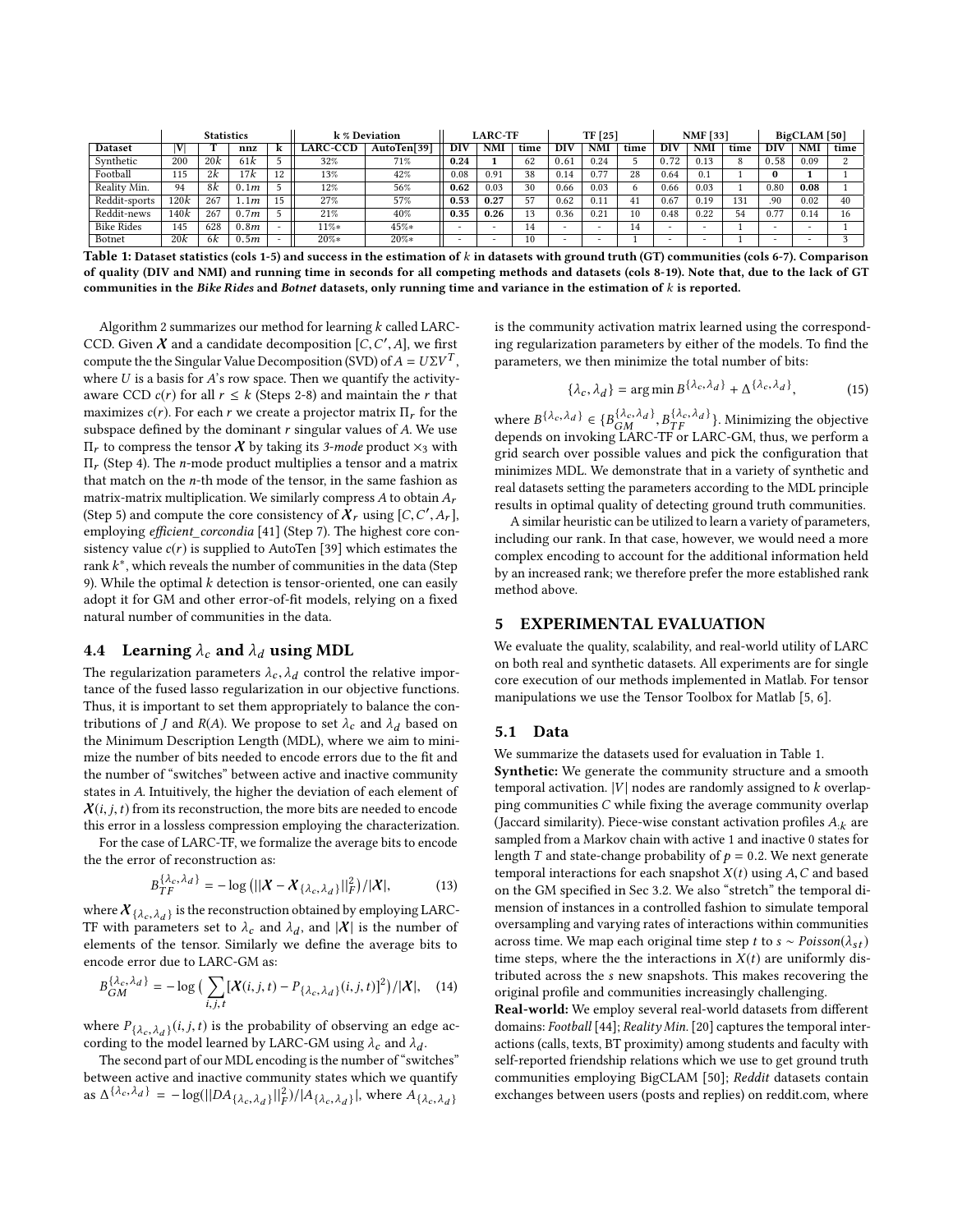<span id="page-6-1"></span><span id="page-6-0"></span>

<span id="page-6-5"></span><span id="page-6-4"></span>Figure 2: Comparison of LARC-TF's quality with that of competing techniques for varying levels of temporal aggregation on synthetic (V=200,T=20000[\)\(a\),](#page-6-0) and Reality Min. [\(b\)](#page-6-1) datasets. Quality comparison for increasing community overlap (measured in Jacccard Similarity) on synthetic data (V=200,T=2500) [\(c\).](#page-6-2) Comparison of scalability with increasing V and ixed nnz=const (T=50) [\(d\),](#page-6-3) increasing V and nnz=1%  $(T=50)$  [\(e\),](#page-6-4) and increasing T (V=100) [\(f\).](#page-6-5) Quality of estimating the GT number of communities k for increasing average stretch on synthetic (T=1k,V=100) [\(g\).](#page-6-6) DIV and MDLfrom Eq. [15](#page-5-1) as a function of the regularization parameters  $\lambda_c$  and  $\lambda_d$  [\(h\).](#page-6-7)

the ground truth communities are based on subset of sports and news subreddits and their participants [\[2\]](#page-8-12); Bike Rides consists of rides between bike rental stations in Boston, MA over 2 years [\[1\]](#page-8-13); and Botnet contains inter-IP flows of university normal and botnet machines and includes several time-annotated DDoS attacks involving traffic of 10 bot and 1 victim IP [\[23\]](#page-9-34).

#### 5.2 Experimental Setup

Baselines: We evaluate our methods' quality in retrieving ground truth (GT) overlapping communities and running time in comparison to three baselines. TF is a tensor factorization method proposed for overlapping temporal community detection by Gauvin et al. [\[25\]](#page-9-13) and can also be viewed as a special case of our LARC-TF, where regularization in time is turned off. BigCLAM is the state-of-theart method for overlapping community detection based on the affiliation generative model, which we extend to time to obtain LARC-GM [\[50\]](#page-9-3). Non-negative matrix factorization (NMF) is another popular approach for overlapping communities [\[33\]](#page-9-31). Since they operate on static graphs, we employ both BigCLAM and NMF on an aggregated temporal interactions static graph.

Metrics: For datasets with GT, we compare the level of agreement between GT and learned communities by all competing techniques. The Kullback-Leibler divergence (KL-Div) has been previously used to evaluate overlapping cluster solutions [\[26\]](#page-9-35), where both GT and learned communities are treated as distributions over the nodes and the measure quantifies the differences between them. KL-Div is, <span id="page-6-7"></span><span id="page-6-6"></span><span id="page-6-3"></span><span id="page-6-2"></span>however, not symmetric and also not defined when the distributions have regions of 0 density. Hence, we apply a metric alternative Jansen-Shannon divergence (DIV) [\[48\]](#page-9-36) that handles 0 probabilities and varies between 0 (no divergence) and 1. We also adopt the normalized mutual information (NMI) [\[31\]](#page-9-37) to compare learned and GT communities, where higher NMI corresponds to better detection of GT. This measure requires 0/1 membership, hence, we threshold community vectors using values ranging in  $[10^{-3}, 1]$  in order to obtain the best NMI score for each method.

## 5.3 Quality, scalability, and parameter selection

Quality. The main advantage of LARC is in its treatment of time: enforcing solutions in which communities alternate between active/inactive in contiguous periods. To test this experimentally, we simulate temporal oversampling by stretching a smooth instance with expected on/off behavior by "stretching" it in time and spreading a given time slice's temporal interactions to several new time slices controlled by an average stretch parameter. Fig. [1\(b\)](#page-1-1) (Sec. [1\)](#page-0-0) shows a quality comparison in terms of Divergence (DIV) from GT communities of all competing techniques for increasing average stretch of a Synthetic dataset. For small stretch, i.e. a well-behaved smooth instance, LARC-TF and LARC-GM outperform TF by a small margin and static methods (NMF and BigCLAM) by a factor of 3 in DIV. For increasing stretch, LARC-TF maintains a near constant quality, while TF deteriorates to the quality level of BigCLAM  $(2.6x$  deterioration). This behaviour is due to regularization forcing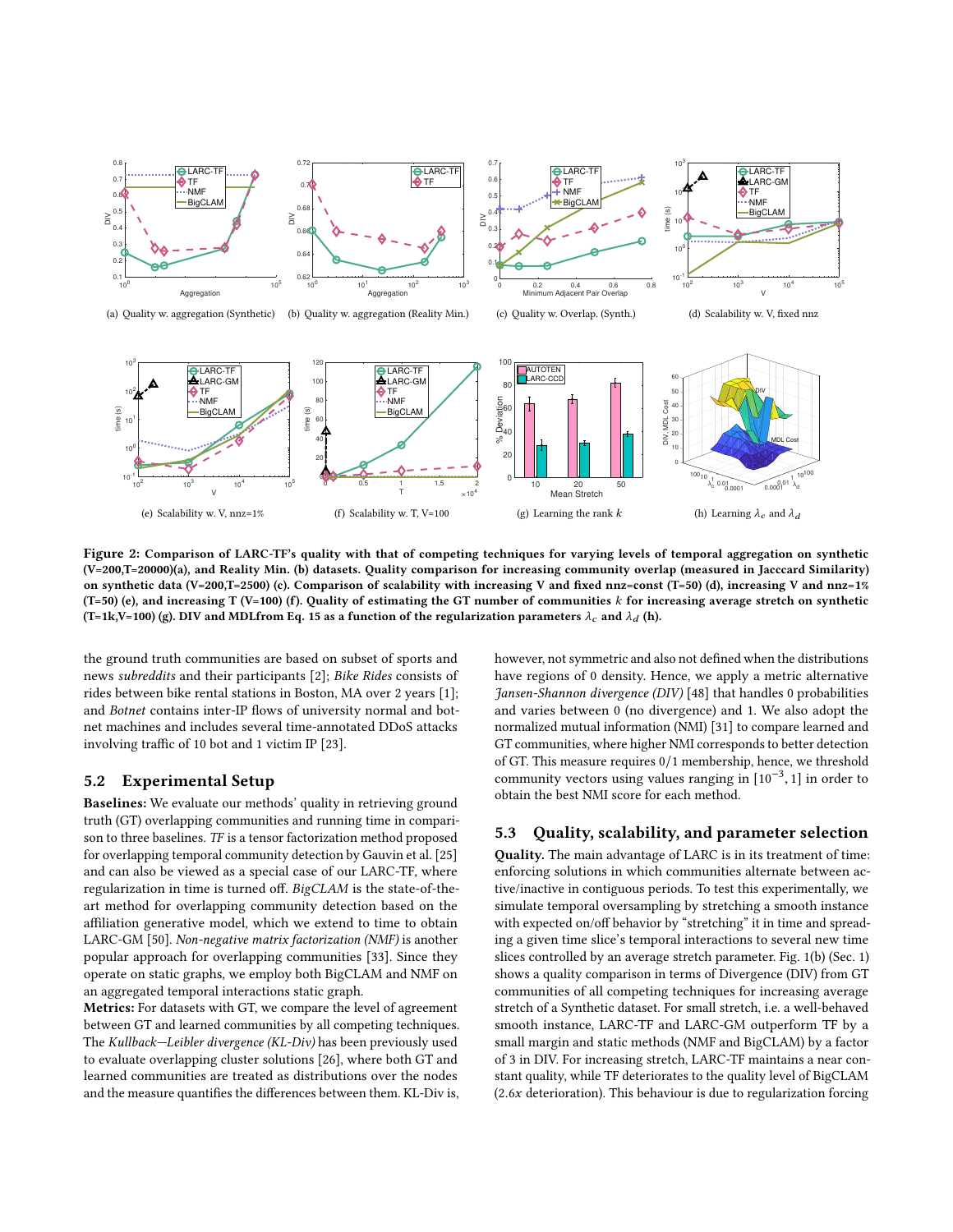LARC-TF to continue considering a temporal segmentation of time at which communities are most discernible, while TF is afected by only observing partially the interactions of a community in individual timeslices and not employing any smoothness in time. At the same time, static methods sufer from an opposite extreme over-aggregation in which the communities become also hard to discern. While LARC-GM performs very well in terms of quality, it does not scale to long timelines due to its reliance on coordinate descent methods for both A and C.

Since communities are elusive to the baseline methods, at both high and low (full aggregation) temporal resolution, we next investigate the feasibility of varying regular aggregations to get better communities in a synthetic Fig. [2\(a\)](#page-6-0) and the Reality Mining Fig. [2\(b\)](#page-6-1) datasets. The trends in both igures reveal the aforementioned challenges at both ends of aggregation and a slightly better performance for TF for medium aggregation. LARC, however, maintains a consistently better quality than the baselines at high resolutions (on synthetic) and as the aggregation coarsens deteriorates to the performance of TF as at these levels the useful temporal information is lost. Note, that in Reality mining (Fig. [2\(b\)\)](#page-6-1), at the highest resolution even LARC suffers from fragmented communities in time and regularization cannot really attain the best quality at some reasonable small aggregation level. Note also that the GT in Reality mining relies on BigCLAM-extracted overlapping communities from the user-reported friendship graph and thus may not be ideal, resulting in relatively high DIV values. Comparison to LARC-GM is again omitted due to limited scalability for high temporal resolutions and similar to LARC-TF's performance for low-resolutions.

Naturally, the quality of community detection deteriorates with the amount of overlap among communities as evident in Fig. [2\(c\).](#page-6-2) However, thanks to the timing of interactions coupled with smoothness regularization LARC-TF consistently outperforms all baselines. Interestingly, the temporal information loses its utility when there is very small overlap and BigCLAM performs on par with LARC-TF although using fully aggregated as opposed to temporal data. As demonstrated in previous studies, NMF performs consistently worse than BigCLAM and thus all other competing methods.

Scalability. While exhibiting good quality on small instances LARC-GM does not scale well with both  $V$ : Figs. [2\(d\),](#page-6-3) [2\(e\)](#page-6-4) and  $T$ : Fig. [2\(f\)](#page-6-5) due to its reliance on coordinate methods for both A and C. LARC-TF, on the other hand, scales similar to TF and both of them slightly slower than the static baselines for increasing V while keeping the number of non-zeroes (nnz) in the input constant Fig. [2\(d\).](#page-6-3) NMF and BigCLAM's time increases on par with the TF methods when the nnz is kept at 1% of the tensor size for increasing V Fig. [2\(e\),](#page-6-4) since the resulting aggregate graphs densify with the nnz. As expected, since LARC-TF performs smoothing via a descent method on the activation profiles  $A$ , its running time increases faster than that of TF-computational time invested to enable its superior quality performance. It, nevertheless, completes within a few minutes on our largest real-world and synthetic datasets Tbl [1](#page-5-0) and Fig. [2\(f\).](#page-6-5) It is worth to note that since it is an AOADDM method, it is amenable to parallel and distributed implementations, which can enable its feasible adoption for analysis of even larger timelines.

Parameter selection. We evaluate the ability of our estimation approach LARC-CCD to recover the GT number of communities  $k_{GT}$  and compare it to a regularization-oblivious approach from the literature AutoTen [\[39\]](#page-9-30). Since both approaches require a maximum  $k_{max}$  to probe, we set this value to  $2k_{GT}$  for both methods in synthetic data and  $k_{max}$  = 20 for all real-world datasets. Fig. [2\(g\)](#page-6-6) shows the comparison of the two competing methods, where the quality measure on the vertical axis is the percent deviation of the estimated  $k_{EST}$  from the GT one:  $\frac{|k_{EST} - k_{GT}|}{k_{GT}}$ . We report the average of 10 increasing average stretch of a synthetic dataset. LARC-CCD outperforms AutoTen consistently by at least a factor of 2 in terms deviation. The reason for this performance is the regularization-enabled compression we perform on the input tensor detailed in Alg. [4.3.](#page-4-1) This superior performance in estimating the number of communities is also evident in real-world datasets as reported in columns 6 and 7 of Tbl. [1.](#page-5-0)

We also evaluate the utility of our MDL approach for automatically selecting the regularization parameters  $\lambda_c$  and  $\lambda_d$  Fig. [2\(h\).](#page-6-7) In this experiment, we vary the two parameters in exponential steps and compare the shape of the DIV surface and that for MDL cost, employing the TF bit cost  $B_{TF}^{\{\lambda_c,\lambda_d\}}$ . Since the global minima of both functions are attained for the same region of values of the parameters, MDL can successfully be employed as a proxy for parameter estimation in conjunction with calls to LARC. We observe similar behavior on other datasets as well. It is worth noting that while DIV has multiple local minima, MDL is much more smooth, hence line-search approaches can be adopted to speed-up the estimation without covering the full grid of parameters.

Overall evaluation and discussion. A comparison of the quality and running time for all datasets is presented in Tbl. [1.](#page-5-0) Here we show two measures of quality: DIV and NMI, and report all running times in seconds. In terms of LS divergence (DIV), LARC-TF outperforms baselines on all datasets with ground truth except for the Football dataset on which BigCLAM and NMC perform slightly better. The reason for this behavior is the very low overlap between communities in this dataset rendering temporal interactions disadvantageous compared to a full aggregation. Similar behavior is observed in our quality with increasing overlap experiment Fig. [2\(c\)](#page-6-2) where for the minimum overlap BigCLAM similarly performs on par with LARC-TF. The pattern is similar for NMI with the exception of the Reality mining dataset, where BigCLAM has a slightly higher, though very close to 0 NMI. As we discussed earlier, the ground truth for this dataset is based on static overlapping friendship communities detected by BigCLAM, which may not align well with the multi-mode user interactions observed in the data, thus resulting in relatively low quality on all datasets.

In terms of running time, while LARC-TF is slower than alternatives, its running time exceeds 1 min only on the long ( $T = 20k$ ) synthetic instance, making it practical to employ on large real-world datasets. An important observation here is that while the aggregate methods are typically much faster than TF and LARC-TF, their running time increases even beyond that of the temporal methods on the Reddit datasets due to the aggregate matrix they operate on being significantly denser than the individual time snapshots on which TF and LARC-TF operate.

LARC-GM's running time increases faster with the input size (Figs. [2\(d\)](#page-6-3)[,2\(e\)](#page-6-4)[,2\(f\)\)](#page-6-5) due to the more expensive gradient solver. However, its quality on small instances is promising (see first two points in Fig. [1\(b\)\)](#page-1-1) due to the same temporal regularization we employ in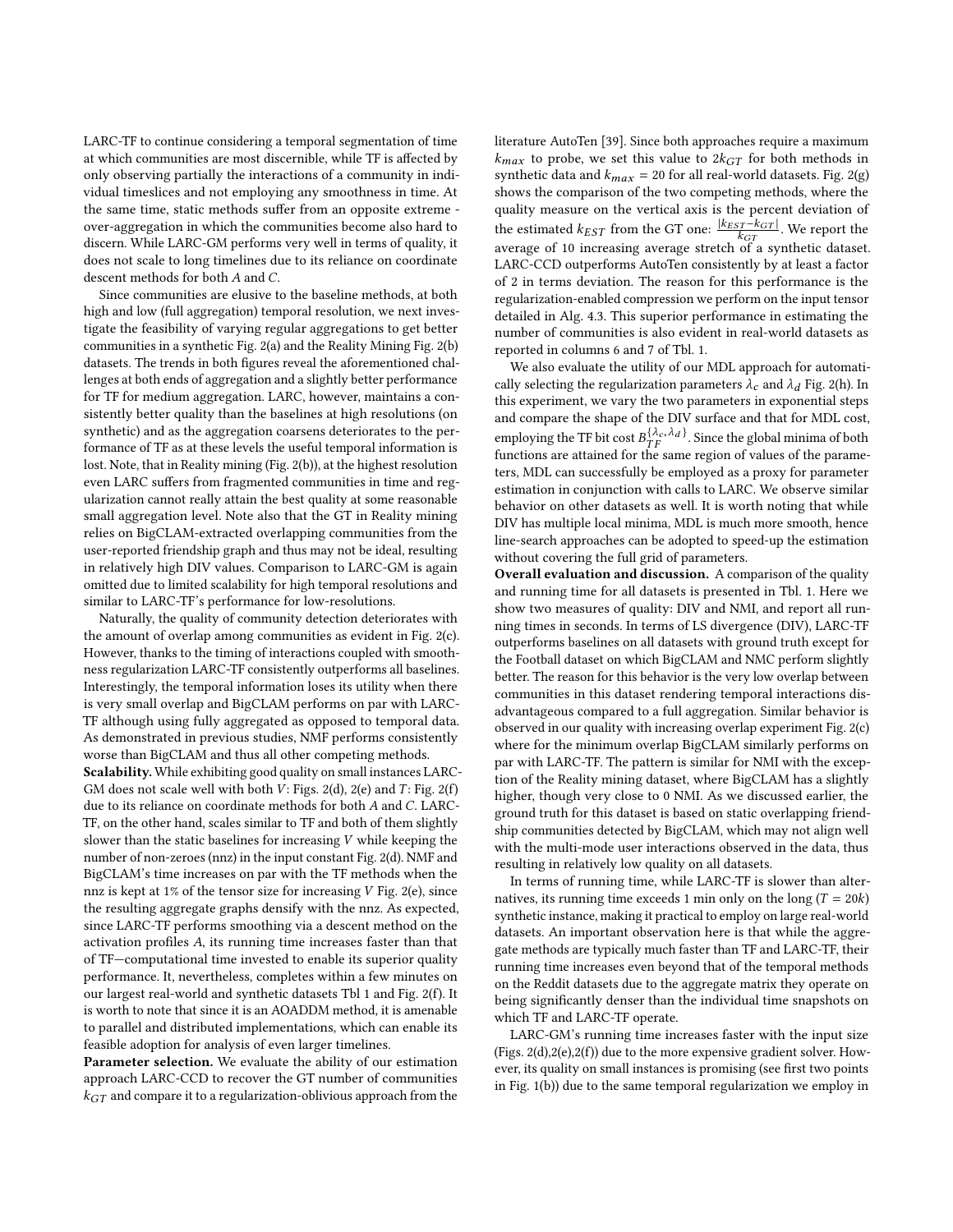<span id="page-8-14"></span>

Figure 3: An activation profile of a Reality Mining community

LARC-TF. Better solvers (e.g. stochastic alternatives) for  $J_{GM}$  may render it a better it for some datasets in practice. In addition, alternative error-of-fit functions for communities (i.e., beyond  $J_{TF}$  and  $J_{GM}$ ) may also be advantageous within our general regularization framework. We plan to investigate the above questions in future research.

# 5.4 LARC at work

Beyond our analysis of the temporal changes in the Bike Rides dataset in Fig. [1\(a\),](#page-1-0) we also consider a sample community activity profile from the Reality mining dataset in Fig. [3.](#page-8-14) Weekday midnights are marked by grey lines, while the weekend is enclosed between red vertical lines. Outside of a Saturday morning spike, variance in activity seems lower overall during the weekend, though interpretation of this pattern may require more thorough community information. The diversity of potential options for ground truth and interaction types in the Reality Mining data (friendships, work, and external contacts; proximity and calls) makes assigning definitive communities and behaviors difficult, which may explain relatively higher DIV values. While these patterns are more or less expected, the activity profiles may be employed to detect abnormal activity movements, thus enabling anomaly detection at the community level. We detected such a big change in the bike service data in Fig. [1\(a\)](#page-1-0) which coincided with the geographical expansion of the service. The activity profiles can also be used to inform appropriate temporal aggregations of network data which can then be employed for other tasks: e.g. temporal link prediction, partitioning and others.

While we do not have an exact GT community structure for the Botnet data, the meta-data specifies the set of bot IPs and that of the victim which is looded by packets several times during the trace in coordinated DDoS attacks. We employ LARC-TF on this dataset, setting  $k = 3$ , (based on the recommendation from our  $k$  estimation approach LARC-CCD) and examine the resulting communities. The entire botnet and the victim are consistently included in one of the reported communities. While in terms of total number of network flows, the botnet traffic does not stand out in this trace, the coordinated timings of the attack allow LARC-TF to group participants in the attack, demonstrating its potential as a network traffic analysis tool for security professionals.

## 6 CONCLUSION

We proposed LARC, a novel dynamic overlapping community detection framework to learn jointly the community structure and the temporal community activity profile. It enforces interpretable piece-wise constant activity profiles via a temporal smoothness

regularization. We demonstrated that our framework can successfully accommodate different measures of community fit. Our proposed algorithms, by virtue of efectively leveraging the temporal aspect of the data, demonstrate 2.6× quality improvement over state-of-the-art baselines on data with ground truth communities. We demonstrate the importance of regularizing time when dealing with dynamic networks, and suggest that similar or alternative regularizations can be implemented on top of other community detection methods. Furthermore, LARC produced interpretable and intuitive results when applied "in the wild", to a variety of real-world scenarios (botnet attacks, change points in urban transportation patterns, and public forum interaction trends), demonstrating its wide applicability and practicality as a data mining tool. In addition to our optimization techniques, we provided a comprehensive set of tools for choosing estimating all method parameters in an unsupervised manner, rendering LARC useful for researchers and practitioners alike.

## ACKNOWLEDGMENTS

The authors thank the anonymous reviewers for their helpful comments. Work at University at Albany was supported by DARPA under Contract No FA8650-18-C-7824. All statements of fact, opinion or conclusions contained herein are those of the authors and should not be construed as representing the official views or policies of AFRL, DARPA, or the U.S. Government. Work at UCR was partially supported by the Department of the Navy, Naval Engineering Education Consortium under Award no. N00174-17- 1-0005, by the National Science Foundation Grant no. EAGER 1746031, and an Adobe Data Science Research Faculty Award.

## REFERENCES

- <span id="page-8-13"></span><span id="page-8-12"></span>[n. d.]. Hubway Data Visualization Challenge: [http://hubwaydatachallenge.org.](http://hubwaydatachallenge.org) [2] [n. d.]. Reddit Comments Crawl [https://www.reddit.com/r/datasets/comments/](https://www.reddit.com/r/datasets/comments/3bxlg7/i_have_every_publicly_available_reddit_comment/)
- [3bxlg7/i\\_have\\_every\\_publicly\\_available\\_reddit\\_comment/.](https://www.reddit.com/r/datasets/comments/3bxlg7/i_have_every_publicly_available_reddit_comment/)
- <span id="page-8-4"></span>[3] Rezwan Ahmed and George Karypis. 2011. Algorithms for Mining the Evolution of Conserved Relational States in Dynamic Networks. In ICDM.
- <span id="page-8-5"></span>[4] Miguel Araujo, Spiros Papadimitriou, Stephan Günnemann, Christos Faloutsos, Prithwish Basu, Ananthram Swami, Evangelos E Papalexakis, and Danai Koutra. 2014. Com2: fast automatic discovery of temporal ('comet') communities. In PAKDD. Springer, 271-283.
- <span id="page-8-10"></span>[5] Brett W. Bader and Tamara G. Kolda. 2007. Efficient MATLAB computations with sparse and factored tensors. SIAM Journal on Scientific Computing 30, 1 (Dec. 2007), 205-231.<https://doi.org/10.1137/060676489>
- <span id="page-8-11"></span>[6] Brett W. Bader, Tamara G. Kolda, et al. 2015. MATLAB Tensor Toolbox Version 2.6. Available online.<http://www.sandia.gov/~tgkolda/TensorToolbox/>
- <span id="page-8-0"></span>[7] Tanya Berger-Wolf, Chayant Tantipathananandh, and David Kempe. 2010. Dynamic community identification. In Link Mining: Models, Algorithms, and Applications. Springer New York, 307-336. [https://doi.org/10.1007/978-1-4419-6515-8\\_12](https://doi.org/10.1007/978-1-4419-6515-8_12)
- <span id="page-8-3"></span>[8] Petko Bogdanov, Misael Mongiovi, and Ambuj K. Singh. 2011. Mining Heavy Subgraphs in Time-Evolving Networks. In ICDM.
- <span id="page-8-8"></span>[9] Stephen Boyd, Neal Parikh, Eric Chu, Borja Peleato, Jonathan Eckstein, et al. 2011. Distributed optimization and statistical learning via the alternating direction method of multipliers. Foundations and Trends® in Machine Learning 3, 1 (2011),  $1 - 122$ .
- <span id="page-8-7"></span>[10] Ronald L. Breiger. 1974. The Duality of Persons and Groups. Social Forces 53, 2
- <span id="page-8-6"></span>(dec 1974), 181.<https://doi.org/10.2307/2576011> [11] Rasmus Bro. 1997. PARAFAC. Tutorial and applications. Chemometrics and intelligent laboratory systems 38, 2 (1997), 149-171.
- <span id="page-8-9"></span>[12] Rasmus Bro and Henk AL Kiers. 2003. A new efficient method for determining the number of components in PARAFAC models. Journal of chemometrics 17, 5  $(2003)$ ,  $274-286$ .
- <span id="page-8-1"></span>[13] Marcin Budka, Katarzyna Musial, and Krzysztof Juszczyszyn. 2012. Predicting the evolution of social networks: optimal time window size for increased accuracy. In PASSAT, 2012 Int. Conf. on and 2012 Int. Conf. on Social Computing. IEEE, 21-30.
- <span id="page-8-2"></span>[14] Rajmonda Sulo Caceres, Tanya Berger-Wolf, and Robert Grossman. 2011. Temporal scale of processes in dynamic networks. In Proc. of ICDMW. IEEE, 925-932.